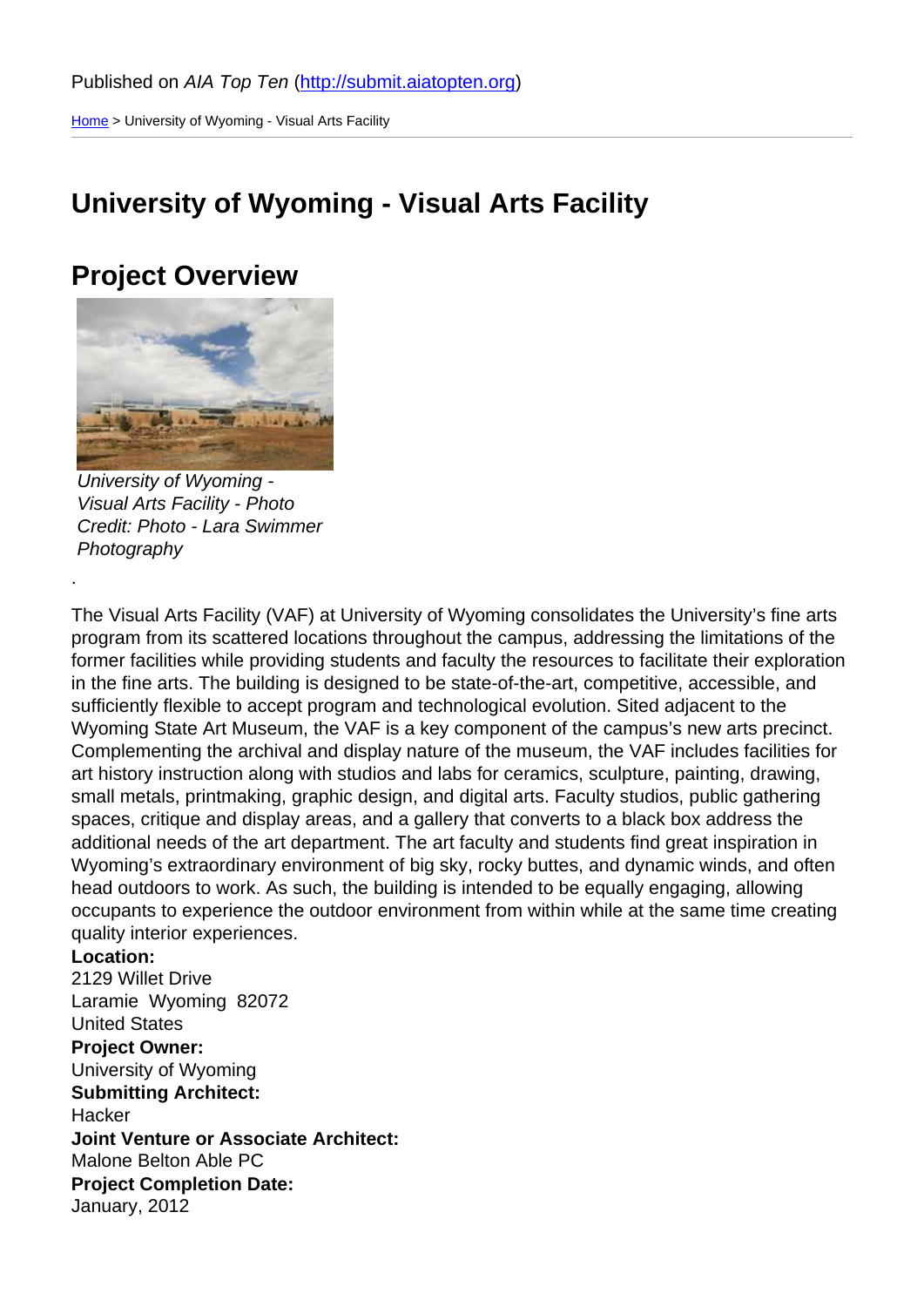**Project Site:**  Previously Undeveloped Land **Project Type:**  Education – College/University (campus-level) **Project Site Context/Setting: Suburban Other Building Description:**  New **Building or Project Gross Floor Area:**  77,484 square feet **BOMA Floor area method used?:**  No **Hours of Operation:**  6am-10pm **Total project cost at time of completion, land excluded:**  \$27,000,000.00

# **Design & Innovation**



Project Summary - Photo Credit: Photo - Lara Swimmer **Photography** 

.

The key environmental and ecological goals for this project are integrally about its physical environmental impacts and the health and safety of building users. Many art materials and processes are inherently hazardous; thus, the overarching goal was to create a safe and healthy building while also addressing primary environmental concerns, such as energy use. The building provides a teaching and learning environment that is both state-of-the-art in occupational safety and in its concern for discharge of pollutants from building use. As the facility is contributing to the education of future artists, it serves to inspire future art faculty to continue improving upon the health and safety of their profession.

The cold clear Wyoming skies together with a vast roof area set the stage for one of the largest solar evacuated tubes in the US. The evacuated tubes sit atop the roof like a crown on the building making a statement for sustainability on a campus that is powered by coal and oil, both physically and in funding from extraction within the state.

Heat recovery is a major contributor to energy performance due to the lab-style 100% exhaust ventilation throughout the studios.

# **Regional/Community Design**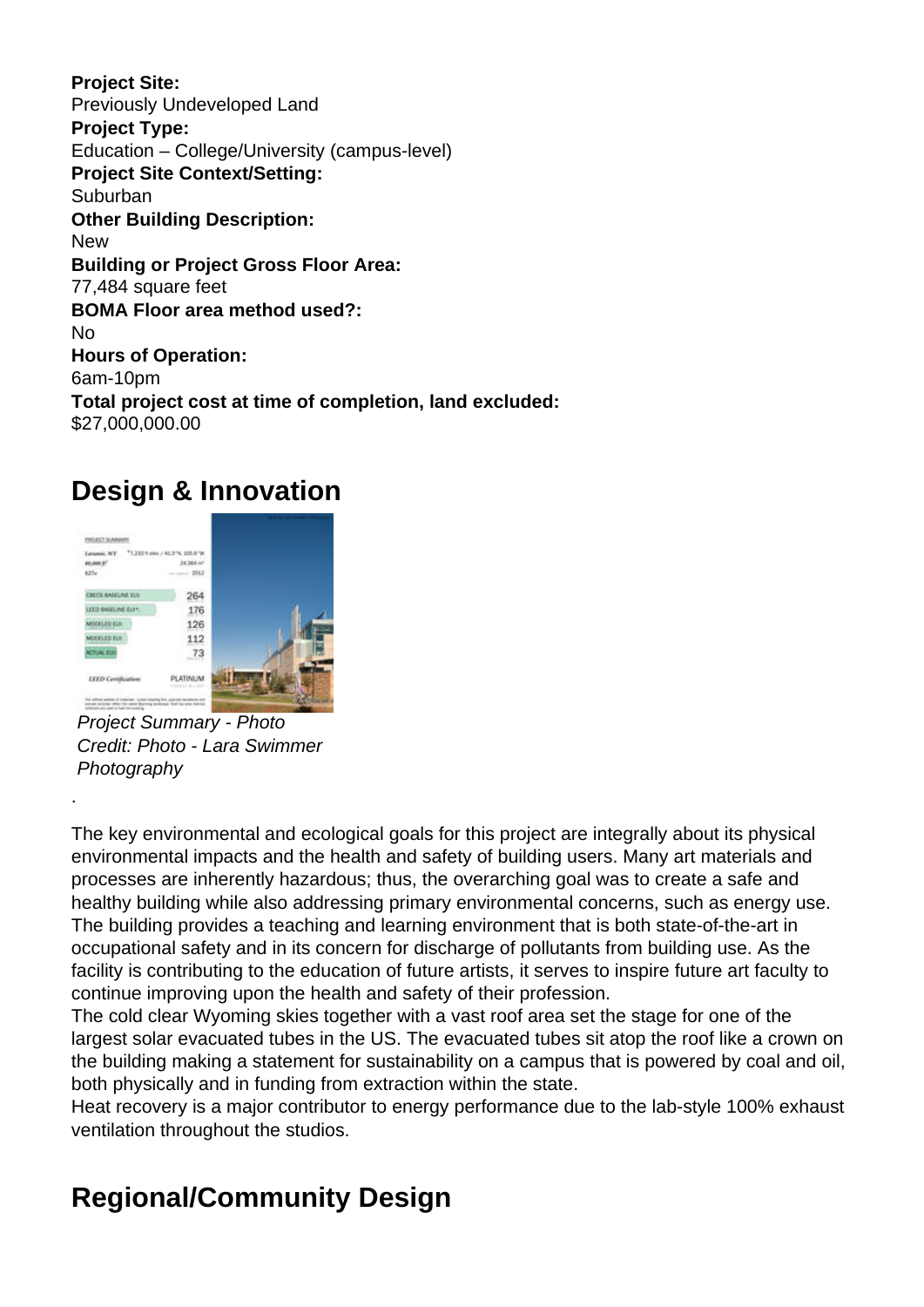

#### Carbon Sink - Photo Credit: Photo and Drawing - Chris Drury



Building as Subject - Photo Credit: Photos - Doug Russell

.

With prominent facilities of arts education gathered on the coasts, it is the direct intent of the new Visual Arts Facility to support and contribute to the arts in the state of Wyoming and the Mountain West region. Paired with the University Art Museum and the American Heritage Center, adjacently located, the VAF creates an arts district primed to inspire and educate the next generation of Wyoming's artists. The advances made through the design of the VAF seek not only to sustain the natural environment that inspires, but to educate on the sustainability of artistic process focusing on health and safety, so as to not give up the artist to gain the art.

In addition to its cultural influence, the VAF sits on a campus that receives millions of dollars annually as a result of the area's extraction economy. The exceptional energy performance measures implemented here not only prevent the continuation of the campus's growing reliance on their aging on-site coal burning power plant, but are outwardly worn to advertise its sustainable goals for all to see. The VAF demonstrates that political climates do not have to hold back advancement in preserving natural climates.

**Metrics Estimated percent of occupants using public transit, cycling or walking:**  70%

# **Land Use & Site Ecology**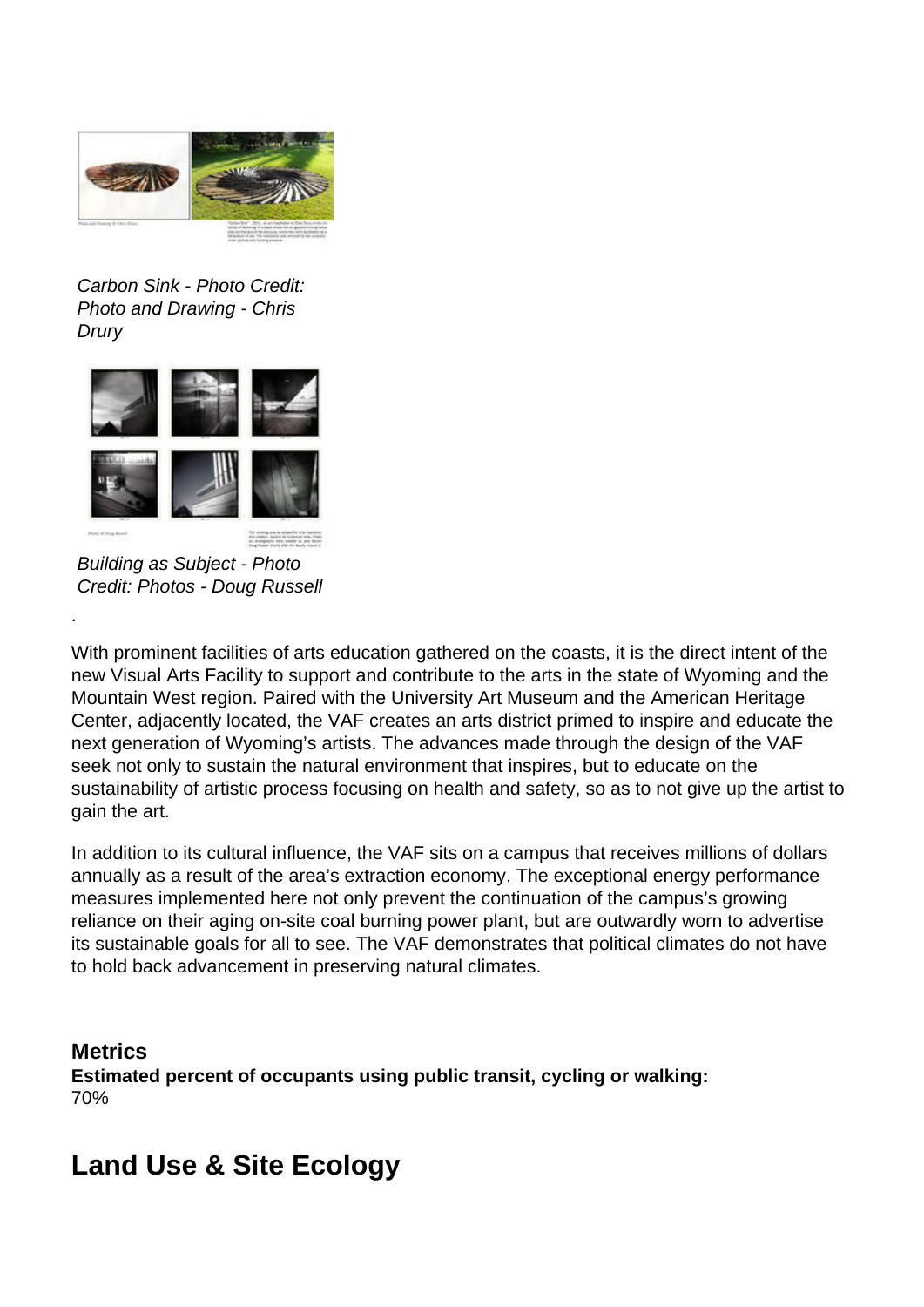

The Laramie Valley - Photo Credit: Photo - Microsoft **Corporation** 



Site Plan



Photo Credit: Photos - University of Wyoming, Fay Ranches, Lara Swimmer **Photography** 

The expansive landscape surrounding the VAF is designed as a buffer. The site lies at the edge; where the University's development joins to the alluvial wash of the Laramie Mountains and the majestic Vedauwoo rock within. The native plantings are allowed to grow, and the rock formations placed around the site soften the development and bring the natural right to the front door for art student and wildlife alike.

The building's design celebrates the natural beauty of Wyoming as a source of identity and inspiration for the department's faculty and students. The refined palette of materials reflects the Wyoming landscape and the history of the campus surrounding. The stone is the same stone that has made up every campus building since the founding, having been quarried from the campus's own quarry at the edge of the city; making the campus literally of the site.

The wind is an ever-present reality in Laramie and contributes to the form given the VAF.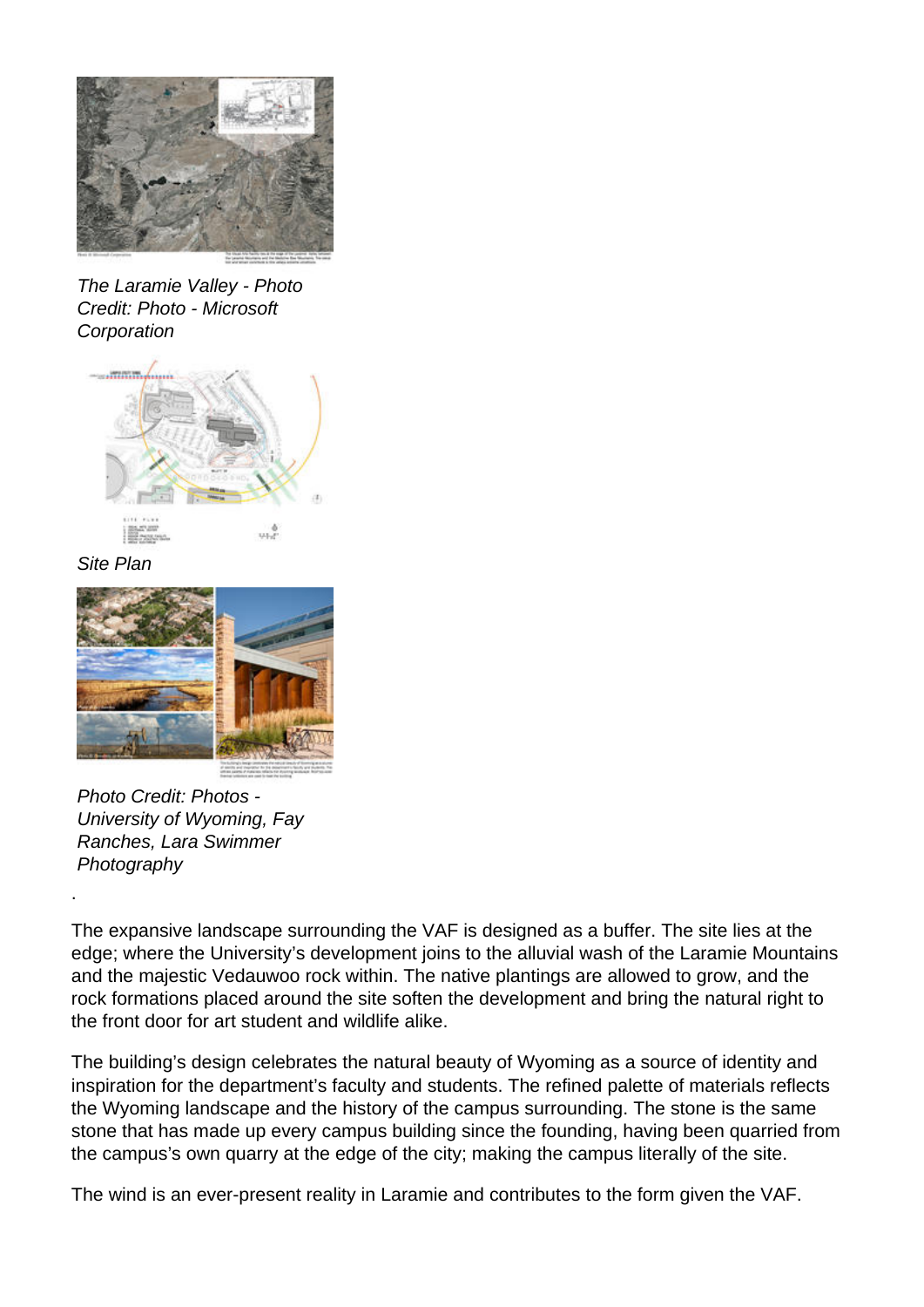Massing density and materiality relate explicitly to the harsh winter winds.

# **Bioclimatic Design**



.

The Laramie Valley, the VAF calls home offers up extreme climatic conditions. Long, cold winters bring freezing temperatures, driving snow, and relentless winds. The VAF utilizes high performance windows and a well-insulated, airtight building envelope to minimize skin loads first. The building form responds to these conditions by placing large swaths of solid walls clad in the traditional campus stone to break the cold winter winds.

Wind and solar both became viable options when looking at renewables. Laramie's sky conditions along with campus political and economic issues led to the selection of the solar thermal system for heating. Heat flows from the evacuated tubes to support the hydronic radiant floors, domestic hot water, and pretreats outside air for ventilation. This system provided 37% of the building's heating in the first reporting year. Tuning has continued to adjust for full efficiency, and the facilities department claims to have more work to do.

The short, arid summers support evaporative cooling in lieu of traditional refrigeration-based air conditioning systems. The VAF is the first campus building to use this process rather than relying on the University's central plant chilled water system, saving the University thousands in energy costs every year.

## **Light & Air**



Daylighting Studies - Photo Credit: Photo - Lara Swimmer **Photography**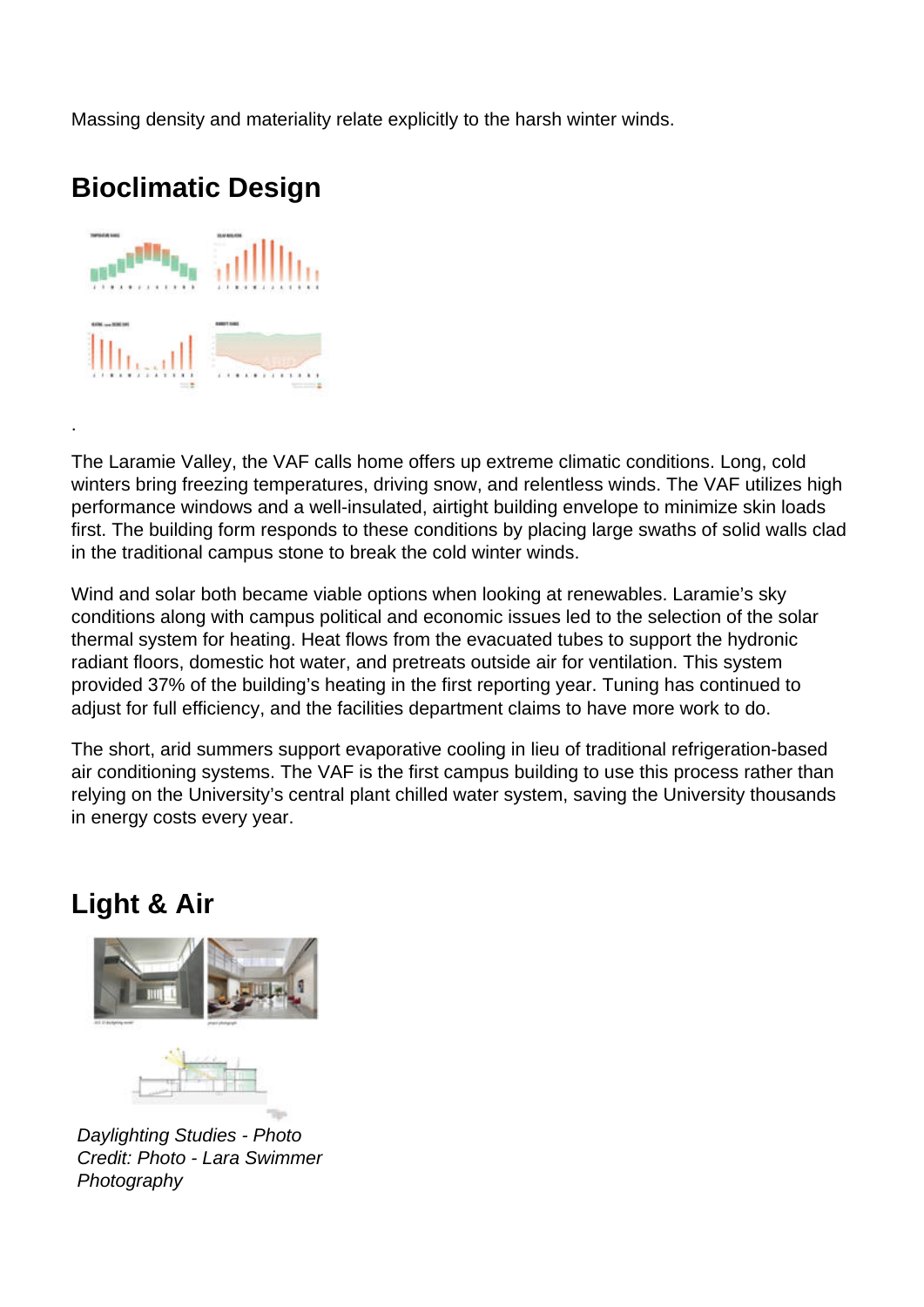

Natural Ventilation

Many art making processes are enhanced by the controlled use of natural light. In the VAF daylight is both an essential energy efficiency strategy and a key form giver to the building. The building was oriented and shaped through a process of studying the sun's interaction with interior spaces, simultaneously distributing reflected light while eliminating solar gain. The design team used computer aided daylight modeling to test specific formal and glazing decisions for maximum benefit. The VAF's electric lighting utilizes automatic daylight sensors for common areas and exterior lighting and manual timer switches for offices, classrooms, and studios.

Process ventilation is critical to the safety of the artist student. Fifteen unique process ventilation types all run through heat recovery units prior to exiting to the atmosphere. Where possible, the VAF uses user-controlled, timed process exhaust, a simple innovative energy saving approach.

Utilizing Laramie's seasonal winds, natural ventilation cools common spaces and corridors through a system of intake louvers and exhaust fans positioned through CFD analysis. Office spaces utilize operable windows and ceiling fans for occupant comfort to eliminate mechanical ventilation and cooling. Base ventilation for studios and classrooms is provided through a displacement system controlled by demand control sensors.

**Metrics Daylighting at levels that allow lights to be off during daylight hours:**  85% **Views to the Outdoors:**  85% **Within 15 feet of an operable window:**  11%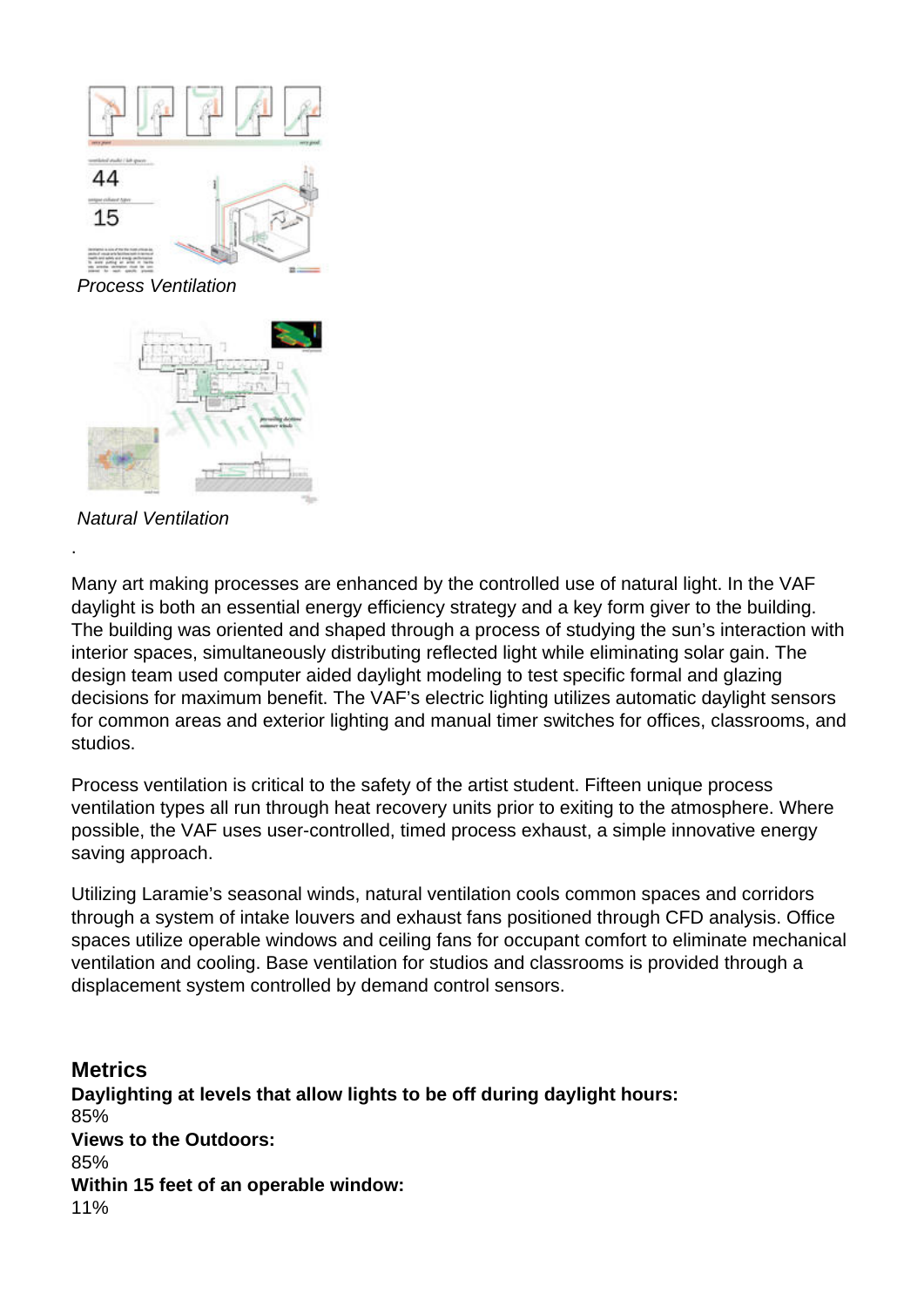## **Water Cycle**



Photo Credit: Photo - Lara Swimmer Photography

.

A design approach called Low Impact Development (LID) was used to maintain and enhance the natural flow of water on the site through infiltrating, filtering, storing, and evaporating. The VAF site allows water to permeate the ground by decreasing concrete and increasing native landscaping, treating 100% of the pollutants associated with the storm water runoff. Site water flows from the north around the building to the east before entering the retention swale between the street approach and the front entrance demonstrating the process in full view. Native grasses and landscaping make the most of this process providing the faculty several unique "outdoor studio" opportunities.

Water use within the building is reduced through efficient plumbing fixtures and encouraged conservation behavior, and education of occupants. Maximum LEED points were achieved in water use reduction by these measures. Sediment traps on all studio sinks capture and contain any toxic chemicals, minerals, and solids from exiting the building and entering the waste stream.

**Metrics Percent reduction of regulated potable water:**  41% **Is potable water used for irrigation:**  Yes **Percent of rainwater from maximum anticipated 24 hour, 2-year storm event that can be managed onsite:**  100%

## **Energy Flows & Energy Future**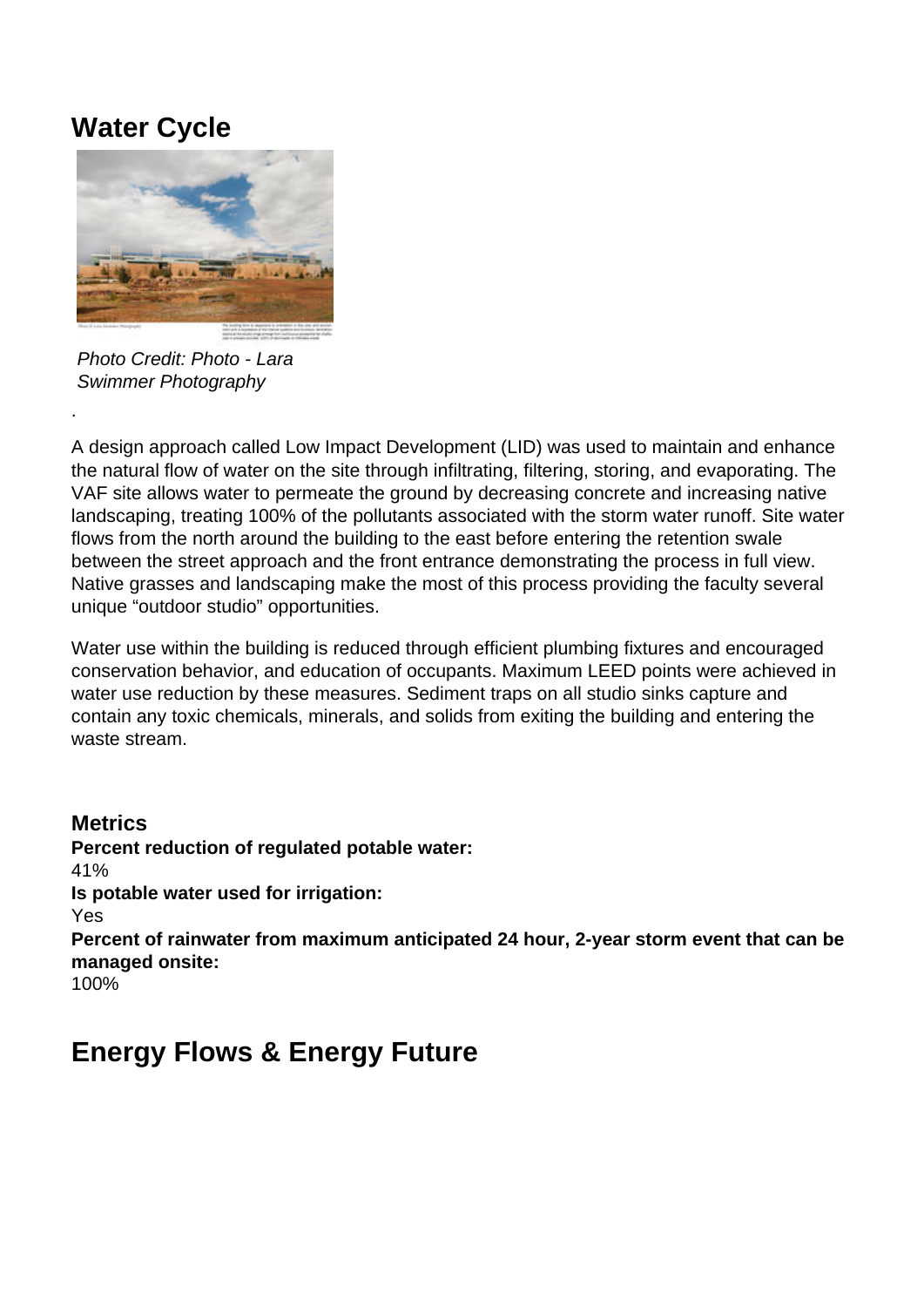

Solar Thermal System



Photo Credit: Photo - Lara Swimmer Photography

Through its first year of reporting, post-commissioning, the VAF achieved a measured EUI of 73, 72% better than the 2030 baseline. Many disparate measures contribute to this energy performance, though some of the greatest savers are closest to the user yet remain unobtrusive.

Because ventilation demands within the laboratory studios are so high, process ventilation was placed on sensors to create Demand Control Ventilation. This system provides only the necessary air at the necessary time, resulting in a significant energy savings. Heat recovery units capture heat from the exhaust air and return that recycled heat back to the building. The heat recovery process is monitored and can be viewed through the building dashboard further educating the building user on the process.

The most effective way to minimize the impact of lighting on energy efficiency is to turn the lights off. The VAF utilizes automatic daylight sensors for common areas and exterior lighting and manual timer switches preset to coincide with class scheduling for offices, classrooms, and studios. Art schools notoriously have aging and inefficient equipment; a portion of the project budget was allocated to upgrade equipment, and electrical outlet timers were installed in select cases to control equipment use.

**Metrics Total pEUI:**  112 kBtu/sf/yr **Total EUI actual:**  73 kBtu/sf/yr **Percent Reduction from National Median EUI for Building Type (predicted):**  58%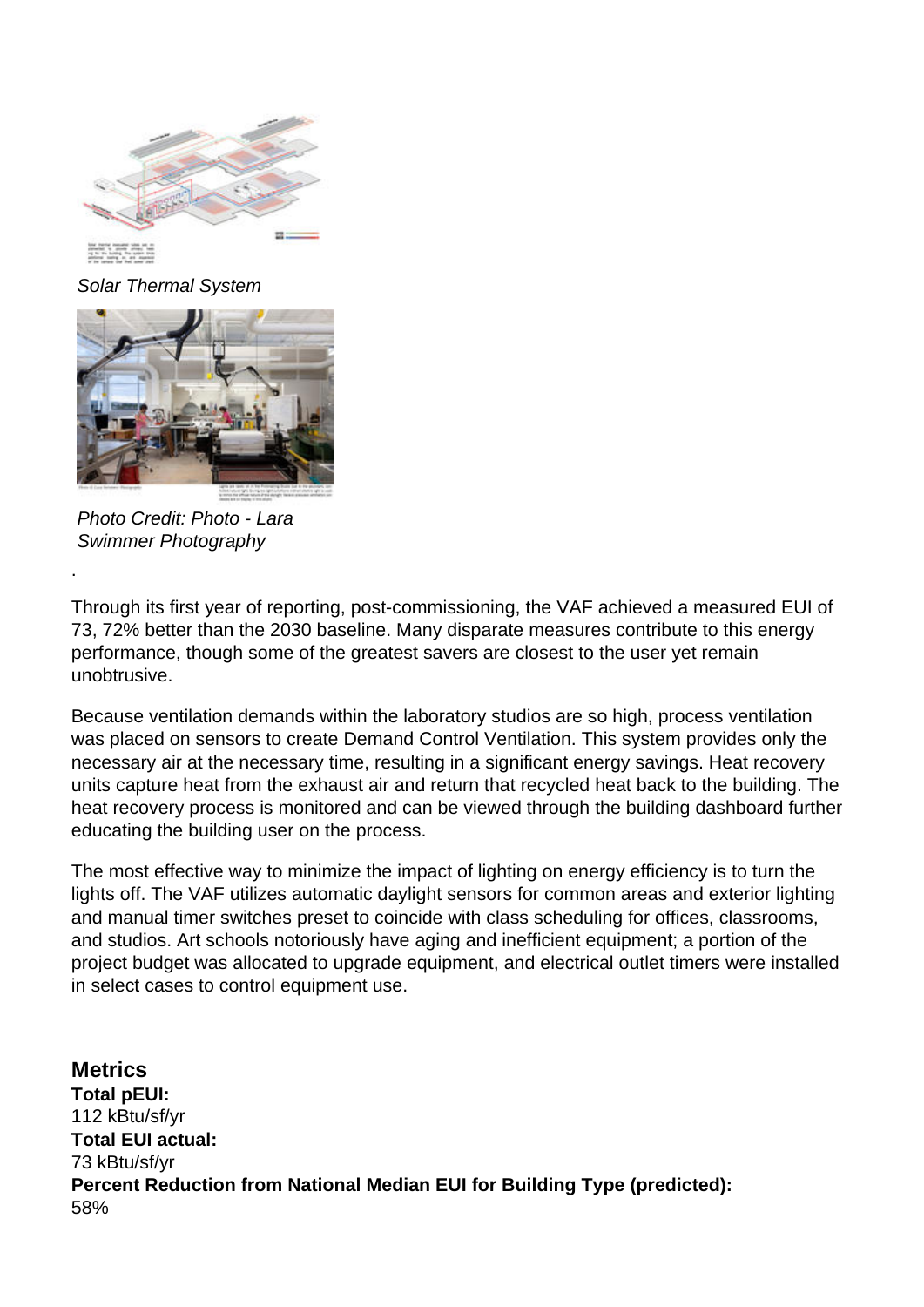Percent reduction actual: 72.00% Upload Energy Data Attachment: UWy VAF\_Energy Analysis Report - Final.pdf

## [Materials & Construction](http://submit.aiatopten.org/sites/default/files/UWy VAF_Energy Analysis Report - Final.pdf)

The refined palette of materials including quarried stone, weathering steel, precast concrete, zinc, and oak are chosen to blend harmoniously with both the existing campus and the Wyoming landscape. Materials used in the construction of the VAF went through multi-faceted analysis including study of embodied energy, recycled content and recyclability, durability, and VOC content. All of the paints, adhesives, and carpeting installed in the building are Low/No VOC. Over 20% of the materials used in the construction of the VAF are extracted and manufactured within a 500 mile radius of the site, no small feat given Laramie's remoteness.

Sustainability is not only a concern of the design team but the construction process as well. In order to reach the LEED Platinum rating, the general contractor maximized available points including a greater than 50% recycled or salvaged rate of construction waste.

#### Long Life, Loose Fit

Photo Credit: Photo - Lara Swimmer Photography

.

Recognizing that durability and flexibility can be equal contributors to sustainability, the design team aspired to create a 200 year shell with soft innards. Material choices, formal decisions, and detailing all consider the long-term maintenance and longevity of the building shell. The studio wings of the VAF are comprised of regular structural and glazing bays and continuous horizontal mechanical chases allowing for flexibility in the future should the department revision their spatial needs or the building use change completely. Interior partition walls can be removed and remade within the warehouse like structure, while systems can be refit throughout the studio wings via the horizontal mechanical shaft running their length.

Moving the department from their disparate and opportunistic spaces to a building with a sense of permanence was desired by the faculty to elevate the public perception of the arts. The VAF anchors the Department of Art in the campus and community for generations to come.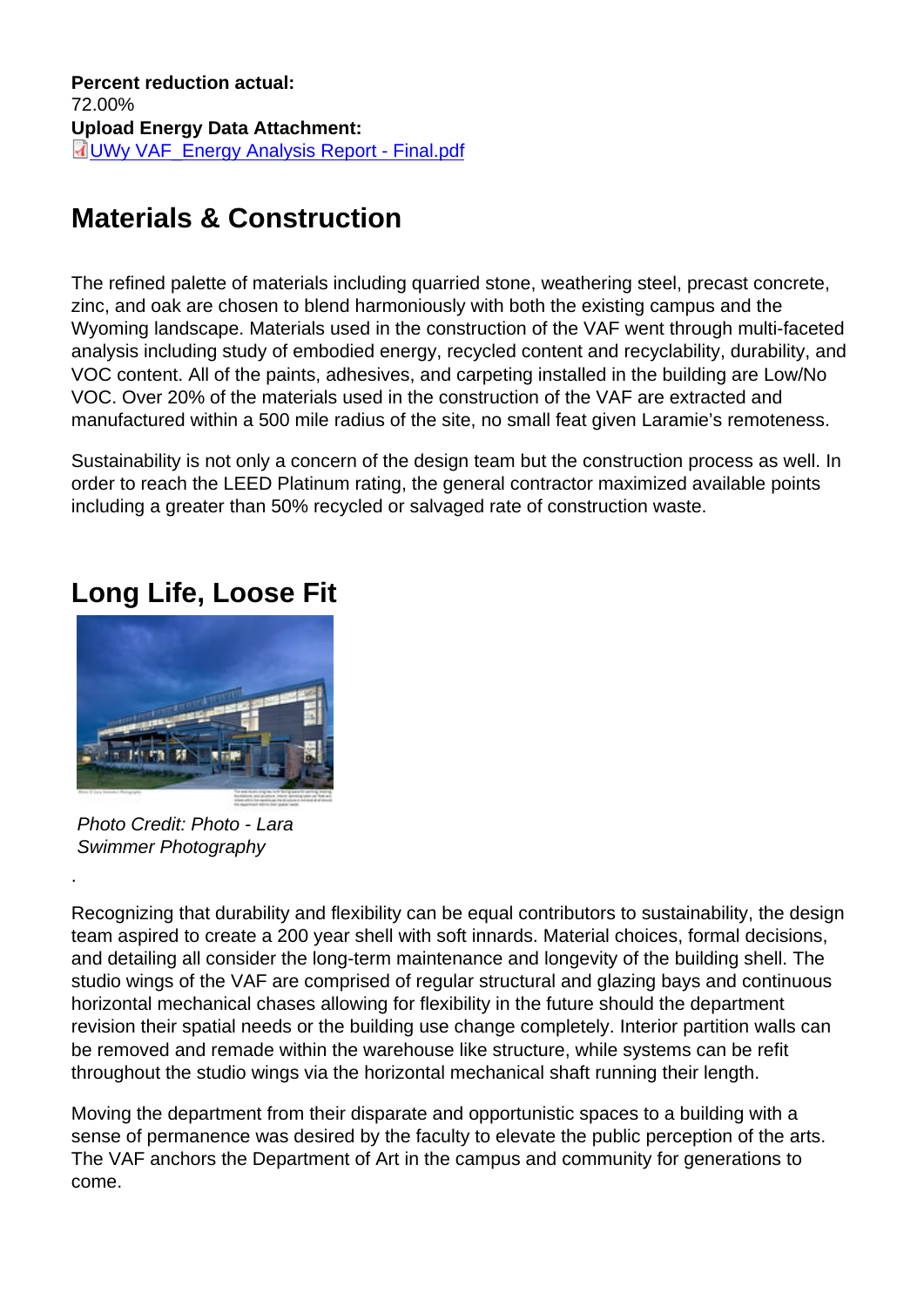## **Collective Wisdom & Feedback Loops**



Metering - Photo Credit: Photo - Fred Fuhrmeister/Time Frame Images

.

Occupant comfort and experience were ultimately the most important project goals and are critical to the success of sustainable buildings with our global challenges. In this case, both the owner and design team are sharing our experience of designing and constructing this facility – and the philosophies behind its design – with building users through a building dashboard.

Measurement and verification of the project's energy conservation strategies are supported by metering to provide concrete real time data. There are 63 different meters installed in the VAF to record electrical loads, water usage, gas usage, and HVAC systems to verify and improve performance. This collected data has led us to discover that despite the completion of commissioning, the solar thermal systems and the heat recovery units are not functioning to their fullest potential. Further tuning is underway.

We can only accomplish our sustainability goals by continuing to learn from our experiences and evolve our collective practice. This interactive dashboard in the VAF exemplifies the concept of "buildings that teach." This collaboration of owner and architect continuing long after the building is complete is key to this project's success story as well as its use as a learning tool for all.

#### **Other Information**

**Cost and Payback Analysis:** 

The University of Wyoming was skeptical of the solar thermal evacuated tube system, and rightfully so. To support the new system to the University with untested economics, the design team prepared a simple payback analysis. Initially the numbers were not supportive; accounting for escalation of only helped some.

Thankfully the University was willing to look beyond the "simple" analysis and see the larger issues at hand. The figures showed that the solar thermal system would reduce an estimated 5,000 to 6,000 tons of carbon emissions over the next 50 years, reduce the impact and costs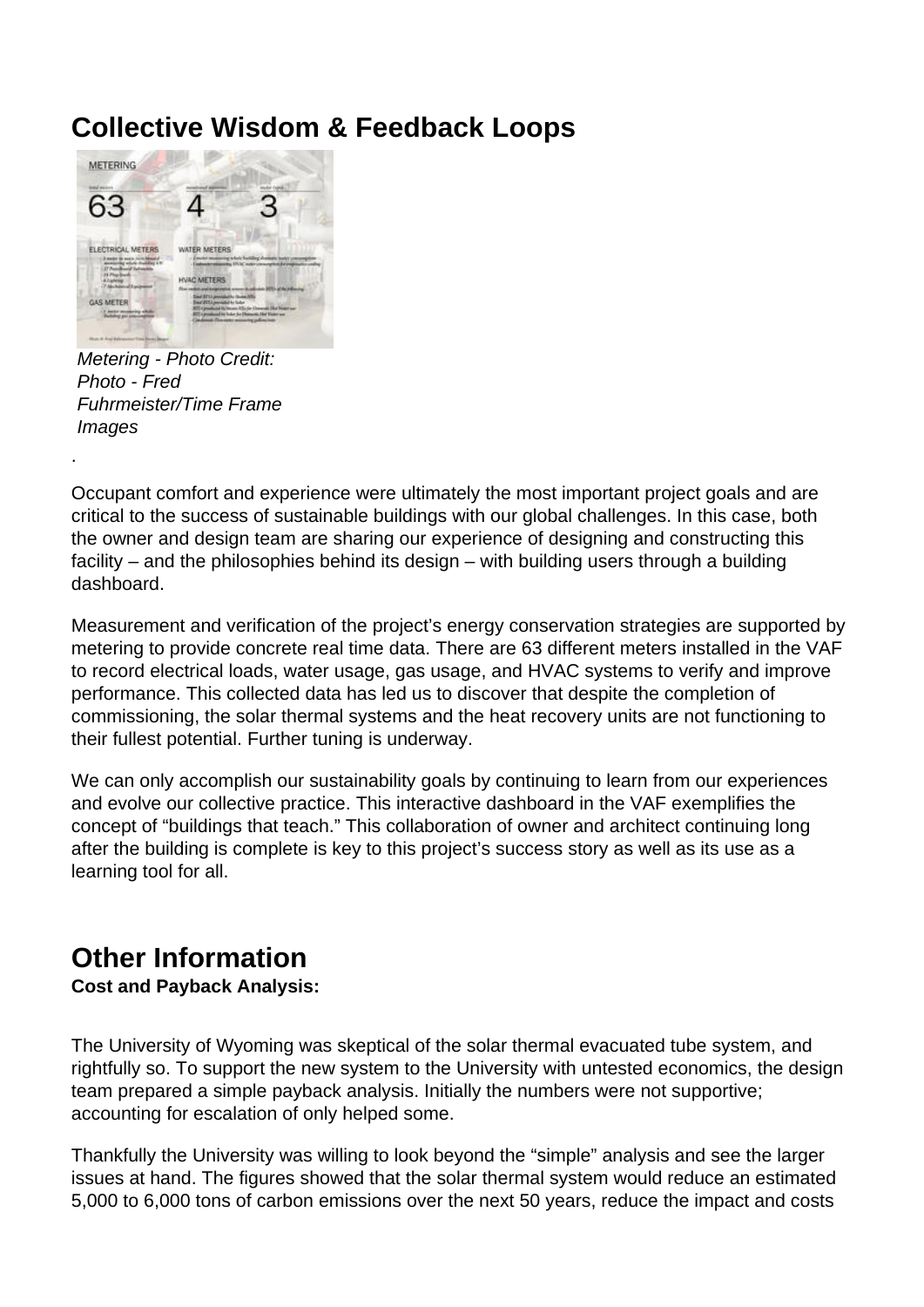associated with expanding the existing central plant near its capacity, reduce potential central plant updates to meet future DOE and EPA regulations, as well as provide some independence from a predicted escalation of utility costs. While it may take some time (an estimated 34 years) for a traditional return on investment (based on Wyoming's current low cost of coal), the positive impacts on the environment will be seen by the University and its community from the very beginning and will be recognized for many years to come. **Rating System(s) Results:** 

| <b>Rating System:</b>  |
|------------------------|
| LEED                   |
| <b>Rating Date:</b>    |
| 2012                   |
| <b>Score or Rating</b> |
| <b>Result:</b>         |
| Platinum               |

. .

## **Additional Images**

| ROCASNE<br><b>BREAKD</b>                                                        |                                                                                                                                                                                                                                                                                                                                                                                                                                                                                                          |
|---------------------------------------------------------------------------------|----------------------------------------------------------------------------------------------------------------------------------------------------------------------------------------------------------------------------------------------------------------------------------------------------------------------------------------------------------------------------------------------------------------------------------------------------------------------------------------------------------|
|                                                                                 |                                                                                                                                                                                                                                                                                                                                                                                                                                                                                                          |
|                                                                                 |                                                                                                                                                                                                                                                                                                                                                                                                                                                                                                          |
|                                                                                 |                                                                                                                                                                                                                                                                                                                                                                                                                                                                                                          |
|                                                                                 | -<br>$\label{eq:3.1} \begin{split} \mathcal{L}(1) = \mathcal{L}_1 \cdot \mathcal{L}_2 \cdot \mathcal{L}_3 \cdot \mathcal{L}_4 \cdot \mathcal{L}_5 \cdot \mathcal{L}_6 \cdot \mathcal{L}_7 \cdot \mathcal{L}_8 \cdot \mathcal{L}_9 \cdot \mathcal{L}_9 \cdot \mathcal{L}_1 \cdot \mathcal{L}_1 \cdot \mathcal{L}_1 \cdot \mathcal{L}_1 \cdot \mathcal{L}_2 \cdot \mathcal{L}_1 \cdot \mathcal{L}_1 \cdot \mathcal{L}_2 \cdot \mathcal{L}_1 \cdot \mathcal{L}_1 \cdot \mathcal{L}_2 \cdot \mathcal{L}_1 \$ |
|                                                                                 |                                                                                                                                                                                                                                                                                                                                                                                                                                                                                                          |
|                                                                                 |                                                                                                                                                                                                                                                                                                                                                                                                                                                                                                          |
| 11,053<br>MODEL WHILE SHAKING.                                                  |                                                                                                                                                                                                                                                                                                                                                                                                                                                                                                          |
| VILLA FRANCASCON, TELESCO<br>THE RABBETTE SHARE<br><b>Send &amp; P. Tourist</b> |                                                                                                                                                                                                                                                                                                                                                                                                                                                                                                          |
| fall Title N<br>DOTH: MIDA                                                      | ۰                                                                                                                                                                                                                                                                                                                                                                                                                                                                                                        |
| AMING THE BAIN.<br><b>FINALTY</b>                                               |                                                                                                                                                                                                                                                                                                                                                                                                                                                                                                          |
| mata ka                                                                         |                                                                                                                                                                                                                                                                                                                                                                                                                                                                                                          |
|                                                                                 | School Strategies Avenue                                                                                                                                                                                                                                                                                                                                                                                                                                                                                 |
|                                                                                 |                                                                                                                                                                                                                                                                                                                                                                                                                                                                                                          |

#### Floor Plans

| $-0.01 + 1.1 + 1.1 + 1.0 + 0.1$<br>a ta wanna | ь<br>me: |
|-----------------------------------------------|----------|
|                                               |          |
| $\sim$                                        |          |
| $-0.04414$ and $-0.1414$ coded                | w        |
|                                               |          |

#### **Elevations**